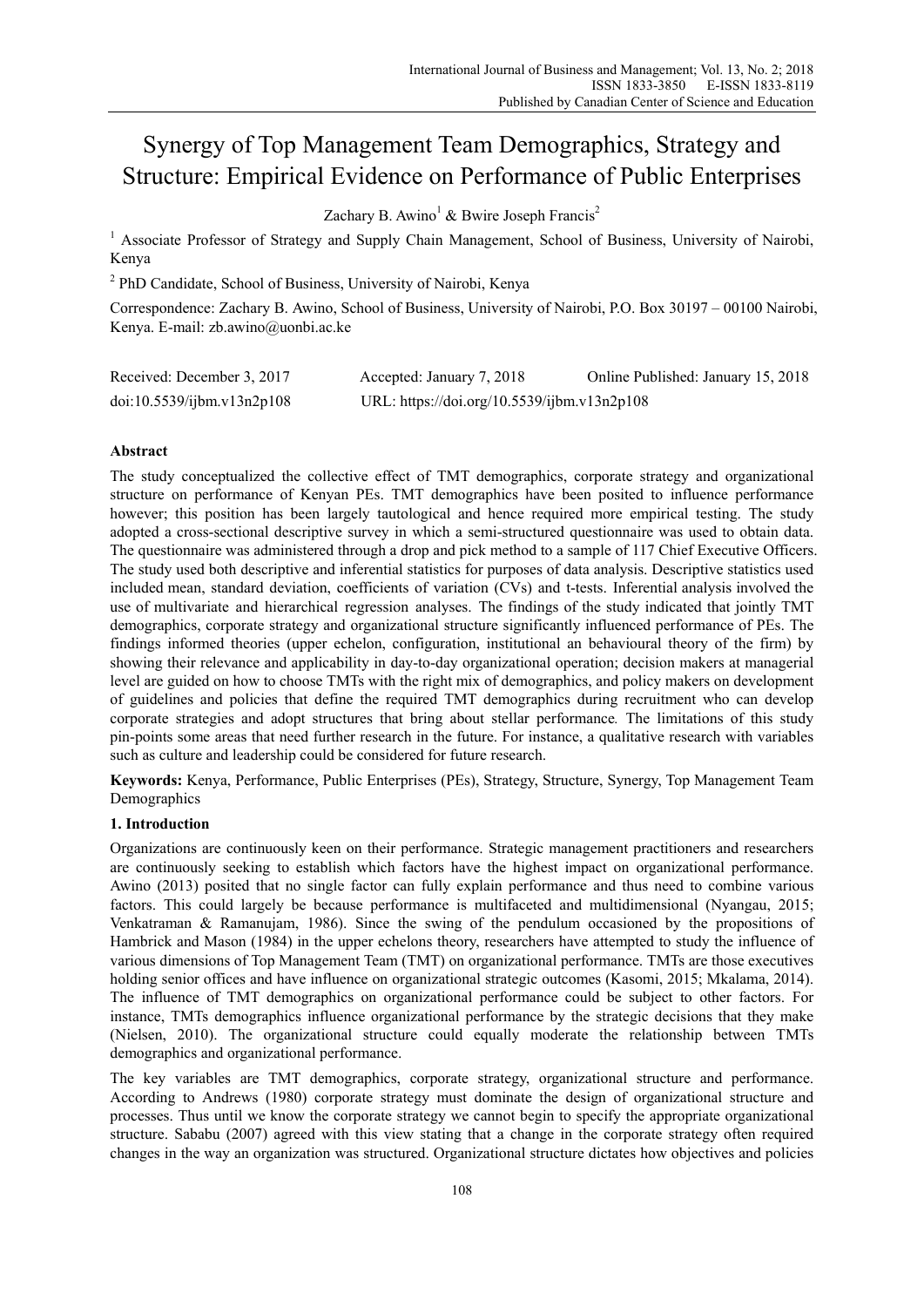are established and how they are achieved. Wolf and Engelhoff (2002) advocated for a fit between corporate strategy and organizational structure, rather than the quasi-linear emphasis. This leads to reciprocal relationships in reverse causality between strategy and structure thus influencing organizational performance.

The hard questions at any TMT's countenance organizations are deciding what structures are suitable for the chosen strategy to pursue. This may require the construction of structure configurations with other factors in mind to enhance synergy. The effects of TMT demographics on performance range from positive through non-significant to negative (Nielsen & Nielsen, 2013). Organizational performance gives a broad picture of the TMT and actions of managers whose role in the organization is pivotal (Nielsen, 2013). TMT demographics are believed to influence the decisions that they make in terms of corporate strategy and organizational structure adopted that in turn will produce outcomes, notably organizational performance (Bagire, 2012).

#### **2. Materials and Literature Review**

The study was anchored in four theories namely upper echelons theory (Hambrick & Mason, 1984), configuration theory (Miller & Friesen, 1984), institutional theory and behavioural theory of the firm. The upper echelons theory laid the foundation upon which the interface of TMT demographics and organizational performance is anchored. Some key postulations of upper echelons theory is that strategic decisions adopted by organizations and the performance levels of organizations are partially predicted by management demographic characteristics which include functional area, gender, educational level, age and tenure in the organization (Hambrick and Mason, 1984). TMTs in organizations are quite critical since they are the ones who develop strategies which align their organizations to the environment thus remaining competitive. The strategic positions adopted by organizations are usually determined by strategic propositions made by their TMTs based on the way the TMTs perceive and interpret the happenings in the environment (Pearce, Robinson & Mital, 2012).

Configuration theory argues that interaction between strategy, structure, and the surrounding generates archetypes or dispositions. Consequently, these kinds of archetypes provide a rich description of the organizations, thus disclosing their complicated, gestalt and systematic complexion. The theory holds that while a firm may copy another's strategy, it can never copy the way strategy elements; TMT demographics and organizational structure are configured into a synergetic whole to produce stellar performance (Miller & Friesen, 1984). According to Hunter (2015), organizations are organized into formal structure whereby they exhibit a hierarchical pattern of authority relationships that varies along key measurable structural dimensions including: specialization, span of control, vertical and horizontal differentiation, centralization, and formalization. This implies that organizations maintain prescribed reporting relationships and their correlates.

The organizational structure of a firm is explained by the institutional theory (Kondra & Hinings, 1998). Institutional theory has its centre of attention directed at the deeper and more resilient aspects of organizational structures (Chandler, 1962; Zucker, 1987). For this reason, institutional theory provides authoritative guidelines for a firm to coordinate teams (Scott, 2004). The institutional theory framework is designed to explain how the various elements are generated, diffused and adopted over a period of time; and how they diminish and fall in a state of not being used. Burns and Stalker (1961) noted that there are two types of organizational structures, bureaucratic and organic while studying Scottish electronic firms. The two types of structures were adopted as they manifest in the context of this study.

Cyert and March (1963) and Simon (1959) observed that the behavioural theory not only inaugurate sociological facets to the economic theory, but also spotlights the responsibility of individuals. Behavioural theory thus perceives firms as being comprised of a group of independent members with individual goals and desires. The behavioural theory underlines the fact that institutional objectives are not stipulated at the institution but at the personal level and are divergent in nature. The behavioural theory of the firm maintains that decision makers set targets or aspiration levels of desirable performance and that whenever their targets are not met, they respond by seeking for new ideas and becoming more willing to accept risky solutions (Desai, 2016). The theory therefore centres on the discretion of TMT in corporate strategy generation and implementation based on what type of structure they adopt. Corporate strategy therefore involved decisions on the mix and emphases of business portfolio of Kenyan PEs which had to do with cost leadership, outsourcing, differentiation and diversification.

Finkelstein, Hambrick and Cannella (2009) observed that globally out of every ten PEs eight have a diverse TMT that influences which corporate strategy to adopt. They also note that TMT is highly influenced by the organizational structure in place because an organizational structure commands the flow of information among the TMT. Finkelstein et al. (2009) further stated that in the traditional organizational structure where the hierarchy was emphasized TMT relation was poor and this would lead to frequent state intervention that impacted negatively in the performance of PEs. Currently with the emphasis of corporate governance and role of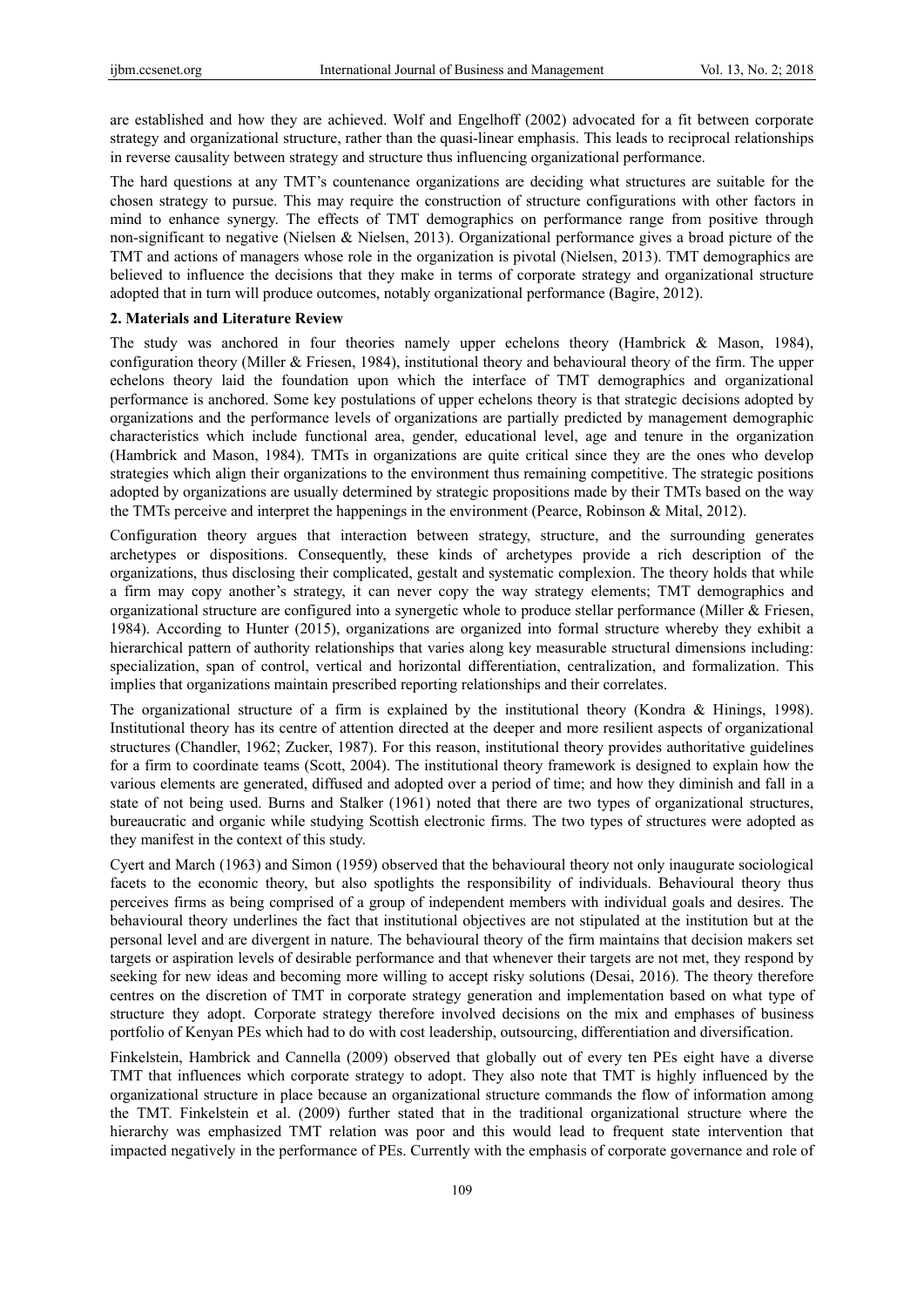entrepreneurship has resulted to collaborative TMT this has yielded flexible organizational structures that are inclusive which improves on performance.

Munyoki (2015) notes that in Africa the traditional community did not exhibit any PEs, however immediately after independence countries in Sub-Saharan Africa (SSA) established PEs. The performance of these entities has been poor for the past 50 years due to TMT. Munyoki (2015) further observes that for every ten PEs in SSA only one is functional and the major case of the poor performance is incompetence of TMT to select the best corporate strategy that would serve their country well. Ongeti (2014) states that in Kenya since independence to the recent past TMT of PEs have been political tools, TMTs have in the past been politically appointed into such positions hence productivity of PEs have been very low. Ongeti (2015) further observes that merging and dissolving of some PEs as recommended in the PTPR (2013) would bring about managerial economies of scale and this can improve performance in future.

The effect of TMT demographics on organizational performance may be moderated or intervened by other factors. For instance, Mutuku, K'Obonyo and Awino (2013), TMT Characteristics on Performance of Commercial Banks in Kenya was conceptualized to be moderated by quality of decisions. Also according to Finkelstein and Hambrick (1996) top management demographics offer good prediction of organizational outcomes in direct proportion to how much managerial discretion exists.

TMT demographics have a great influence on which decisions are adopted for corporate strategy mapping which eventually affects organizational performance (Papadakis & Barwise, 2002). However, effectiveness of top management demographics differs from sector to sector and from organization to organization resulting to variations in organizational performance. This study adopted the Sustainable Balanced Score Card (SBSC) measure of performance. SBSC measure of performance (Hubbard, 2009) is a comprehensive measure that cuts across all the PEs as we have both commercial and non-commercial PEs. SBSC performance indicators include financial performance on budget discipline; customer/ customer service index that advocates for dynamic service delivery; internal business processes in terms of efficiency and effectiveness; organizational learning and growth that leads to zero tolerance to corruption; social responsiveness involving programs that seek to improve on welfare of the communities around where they operate, and environmental integrity that leads to environmental sustainability for example investment in renewable sources of energy.

Bucic and Gudergan (2004) link an organization's strategy to its structure and performance by arguing that organizational structure has a direct effect in the success of its operation strategy. Adewale (2015) argues that proper organizational structure influences and defines the corporate strategy that in turn leads to achievement of its objectives and lastly affects the performance.

## *2.1 Kenyan Public Enterprises*

Worldwide, governments have established Public Enterprises (PEs) with expectation that they would play an important economic role. However, evidence drawn from a number of countries between the 1970s and 1980s indicates that PEs have performed poorly on average, relative to private firms. The poor performance of PEs has been partly attributed to multiple policy goals which proved difficult to reconcile. The historical evidence shows that substantial financial losses incurred by PEs subjected the national budgets and banking systems to unsustainable burdens (World Bank, 2014).

Kenyan PEs are institutions or businesses owned by the government either fully or as a majority shareholder. They are formed by the Kenyan government to meet both social and commercial needs while some exist to correct for market failures. According to Presidential Taskforce on Parastatal Reforms [PTPR] (2013), performance of PEs may be directly influenced by TMT demographics. However, due to variations in the specific TMTs demographics among PEs, they may adopt different dimensions of corporate strategy thus creating variation in organizational performance. PEs do not operate in isolation but operate in an environment whose factors they cannot control. Variations in TMT demographics may lead to differences in the type of organizational structure and hence influencing the nature of corporate strategy adopted by organizations thus bringing about variations in performance amongst organizations. Kenyan PEs are important unit of analysis to be studied as they are key to realization of vision 2030, are key to improvement of service delivery and are key to the overall economic development as they contribute to the gross domestic product (GDP) of Kenya.

## *2.2 Conceptual Hypothesis*

TMT demographics, corporate strategy and organizational structure jointly have significant effect on the performance of Kenyan PEs.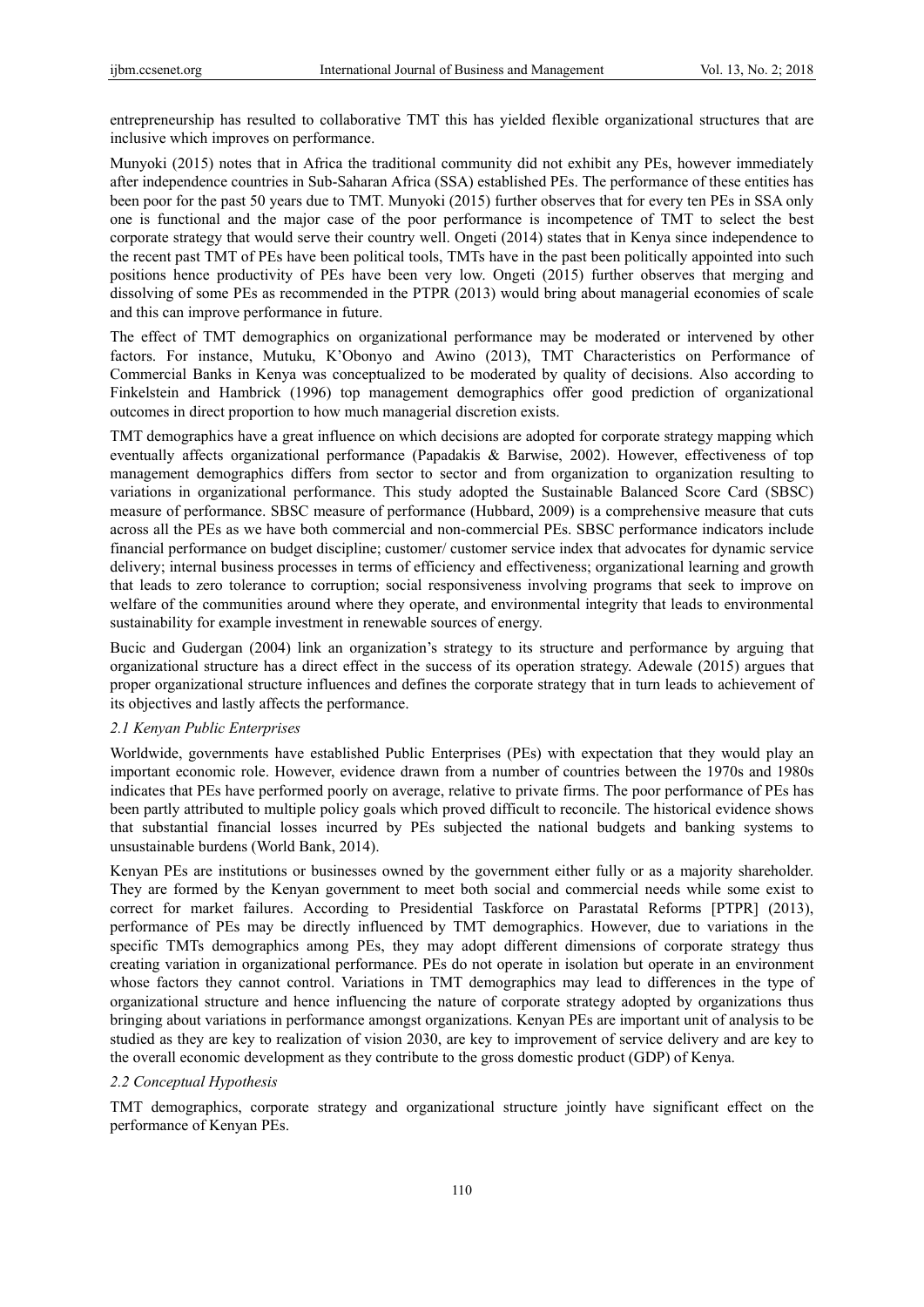#### **3. Methods**

Data was collected using a semi-structured questionnaire. The questionnaire comprised of both closed and open ended questions guided by the concepts of the study, theory and other previous studies.

The study's respondents were Chief Executive Officers (CEOs) of 117 Kenyan PEs. The key respondents were used because they were conversant with the strategic issues affecting those organizations.

## **4. Results**

Computation of composite indices of TMT demographics, corporate strategy, organizational structure and organizational performance was done in order to establish the joint effect of TMT demographics, corporate strategy, and organizational structure on organizational performance. The joint effect was stated and tested as Hypothesis: TMT demographics, corporate strategy and organizational structure jointly have significant effect on performance. The results of the analysis done to determine the joint effect of TMT demographics, corporate strategy, and organizational structure on organizational performance of Kenyan PEs are shown in Table 1.

| <b>Model Summary</b> |                 |                               |                                                            |                   |      |                                |                   |
|----------------------|-----------------|-------------------------------|------------------------------------------------------------|-------------------|------|--------------------------------|-------------------|
| R                    | R Square        |                               |                                                            | Adjusted R Square |      | Std. Error of the Estimate     |                   |
| $.757$ <sup>a</sup>  | .573            |                               | .553                                                       |                   |      |                                |                   |
|                      |                 |                               |                                                            |                   |      |                                |                   |
|                      |                 |                               | df                                                         | Mean Square       | F    |                                | Sig.              |
| Regression           | 10.064<br>7.511 |                               | 3                                                          | 3.355             |      |                                | .000 <sup>a</sup> |
| Residual             |                 |                               | 64                                                         | .117              |      |                                |                   |
| Total                |                 |                               | 67                                                         |                   |      |                                |                   |
|                      |                 |                               |                                                            |                   |      |                                |                   |
|                      |                 |                               | Standardized                                               |                   |      |                                |                   |
|                      |                 |                               | Coefficients                                               |                   |      | <b>Collinearity Statistics</b> |                   |
|                      | B               |                               | Beta                                                       | t                 | Sig. | Tolerance                      | VIF               |
| (Constant)           | .394            | .437                          |                                                            | .902              | .370 |                                |                   |
| TMT demographics     | .126            | .098                          | .116                                                       | 1.283             | .204 | .812                           | 1.232             |
| Corporate Strategy   | .466            | .087                          | .520                                                       | 5.370             | .000 | .711                           | 1.406             |
|                      |                 | .100                          | .302                                                       | 3.364             | .001 | .828                           | 1.207             |
|                      |                 | Organizational Structure .338 | Sum of Squares<br>17.575<br>Unstandardized<br>Coefficients | Std. Error        |      |                                | .34257<br>28.586  |

Table 1. Effects of TMT Demographics, Corporate Strategy, Organizational Structure and Performance

a. Predictors: (Constant), TMT demographics, Corporate Strategy, Organizational Structure, Dependent Variable: Organizational Performance.

The results showed the joint effect of TMT demographics, corporate strategy, and organizational structure had a moderately strong positive effect on  $(R = 0.757)$  on organizational performance. From the results of analyses the combined effect of TMT demographics, corporate strategy, and organizational structure explained 57.3 percent  $(R<sup>2</sup> = 0.573)$  of variation in organizational performance with 42.7 percent of organizational performance being accounted for by other factors not considered in the model.

The regression model's F statistic ratio was 28.586 and the calculated p-value was 0.000. Since the calculated p-value was less than 0.05, the study failed to reject the hypothesis meaning that TMT demographics, corporate strategy, and organizational structure jointly had a significant effect on organizational performance. This therefore implies that the model was appropriate to measure the hypothesized scenario. Surprisingly, the independent effect of TMT demographics on organizational performance was not statistically significant (p value=0.204 was more than calculated p value= 0.05). Conversely, the independent effects of corporate strategy and organizational structure on organizational performance were statistically significant ( $\beta$ =0.466 and  $\beta$ =0.338 respectively) and the calculated p values (0.000 and 0.001 respectively) were less than 0.05.

These relationships are presented in the following equations;

$$
OP= 0.394+ 0.126 TMT + 0.466CS + 0.338OS
$$
................. (1)

Where OP= Organizational performance, TMT= Composite TMT demographics, CS= Composite Corporate strategy, OS= Composite Organizational structure.

Equation (1) means that a unit change in TMT demographics yields 0.126 positive change in performance.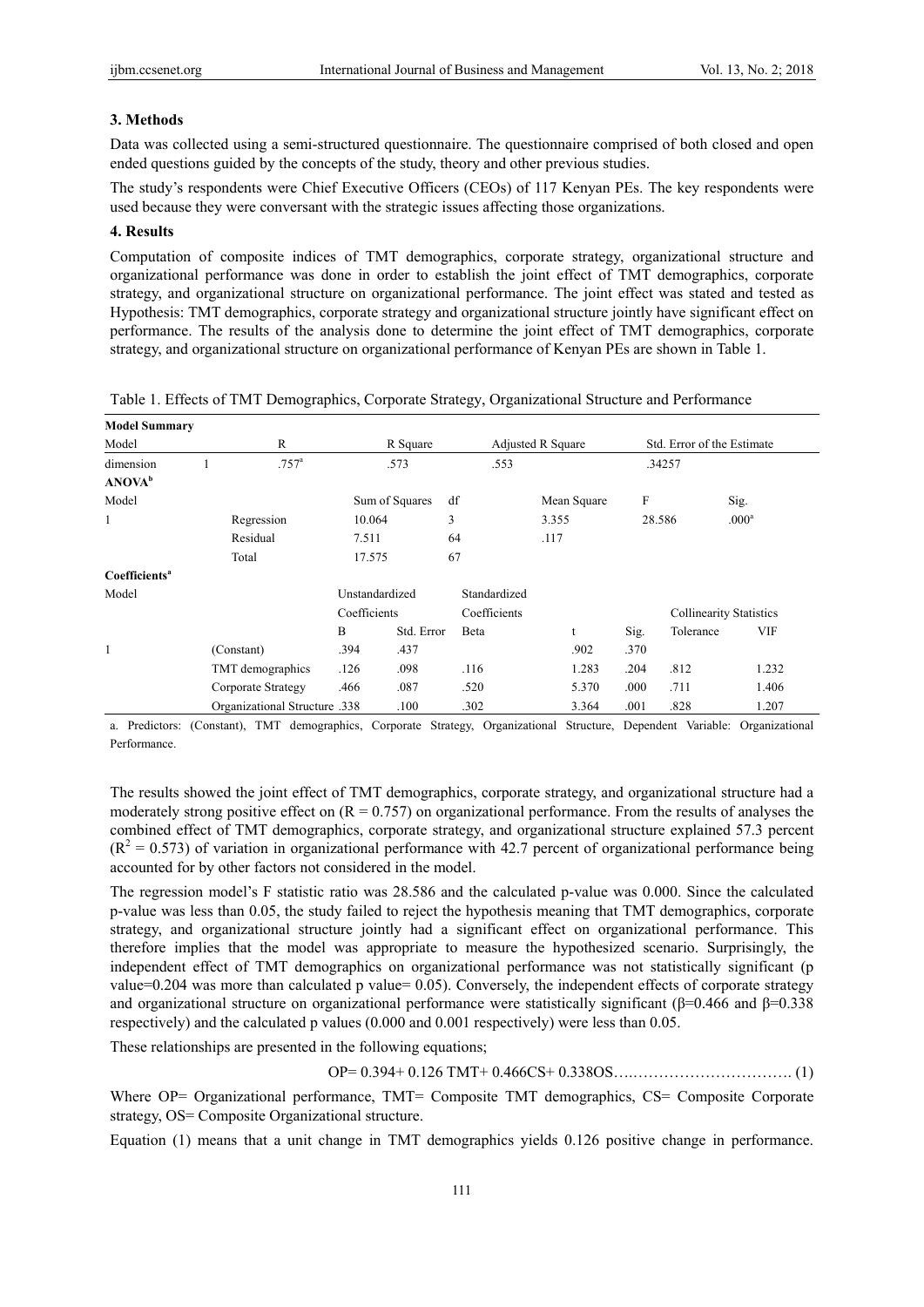Similarly a unit change of corporate strategy yields 0.466 positive change in organizational performance while a unit change in organizational structure yields 0.338 positive change in performance.

The subsequent section presents results of the independent joint effect of TMT demographics, corporate strategy and organizational structure on each of the six SBSC measures of organizational performance.

Statistical analysis results to establish the joint effect of TMT demographics, corporate strategy, and organizational structure on financial performance are presented in Table 2. TMT demographics was conceptualized as the independent variable, corporate strategy was conceptualized as intervening variable, and organizational structure was conceptualized as the moderating variable. Financial performance which is the first SBSC measure of performance was conceptualized as the dependent variable.

| <b>Model Summary</b>      |                               |                             |            |                   |        |                            |  |
|---------------------------|-------------------------------|-----------------------------|------------|-------------------|--------|----------------------------|--|
| Model                     | R                             | R Square                    |            | Adjusted R Square |        | Std. Error of the Estimate |  |
| 0 <sub>1</sub>            | .558 <sup>a</sup>             | .312                        | .281       |                   | .50282 |                            |  |
| <b>ANOVA</b> <sup>b</sup> |                               |                             |            |                   |        |                            |  |
| Model                     |                               | Sum of Squares              | df         | Mean Square       | F      | Sig.                       |  |
| 1                         | Regression                    | 7.784                       | 3          | 2.595             | 10.263 | .000 <sup>a</sup>          |  |
|                           | Residual                      | 17.193                      | 68         | .253              |        |                            |  |
|                           | Total                         | 24.977                      | 71         |                   |        |                            |  |
| Coefficients <sup>a</sup> |                               |                             |            |                   |        |                            |  |
| Model                     |                               |                             |            | Standardized      |        |                            |  |
|                           |                               | Unstandardized Coefficients |            | Coefficients      |        |                            |  |
|                           |                               | B                           | Std. Error | Beta              | t      | Sig.                       |  |
| 1                         | (Constant)                    | 1.441                       | .617       |                   | 2.335  | .022                       |  |
|                           | TMT demographics              | .106                        | .141       | .085              | .756   | .453                       |  |
|                           | Corporate Strategy            | .522                        | .127       | .500              | 4.112  | .000                       |  |
|                           | Organizational Structure .041 |                             | .145       | .032              | .281   | .779                       |  |

Table 2. TMT Demographics, Corporate Strategy, Organizational Structure and Financial Performance

a. Predictors: (Constant), TMT demographics, Corporate Strategy, Organizational Structure, Dependent Variable: Financial Performance

TMT demographics, Corporate Strategy, and Organizational Structure had mixed effects on financial performance. For example TMT demographics, Corporate Strategy, and Organizational Structure had a positive influence ( $\beta = 0.106$ ,  $\beta = 0.522$  and  $\beta = 0.041$  respectively) on financial performance. Apart from corporate strategy which had a statistically significant influence on financial performance, the calculated p value was less than 0.05, TMT demographics and Organizational Structure influence on financial performance was not statistically significant. The calculated p values (0.453 and 0.779 respectively) were greater than 0.05.

These relationships are represented in the following equations;

FP=1.441 + 0.106TMT + 0.522CS + 0.041OS …………… ……………… (2)

Where FP= Financial Performance, TMT = Composite TMT demographics, CS= Composite Corporate strategy, OS = Composite Organizational structure.

In equation (2) a unit change in the constant yields 1.441 positive change in financial performance while a unit change in TMT demographics yields 0.106 positive changes in financial performance. Conversely, a unit change in corporate strategy yields 0.522 positive changes in financial performance, and a unit change in organizational structure yields 0.041 positive changes in financial performance. Only corporate strategy was statistically significant.

Statistical analysis results to establish the joint effect of TMT demographics, corporate strategy, and organizational structure on customer focus performance are presented in Table 2. TMT demographics was conceptualized as the independent variable, corporate strategy was conceptualized as intervening variable, and organizational structure was conceptualized as the moderating variable. Customer focus performance which is the second SBSC measure of performance was conceptualized as the dependent variable.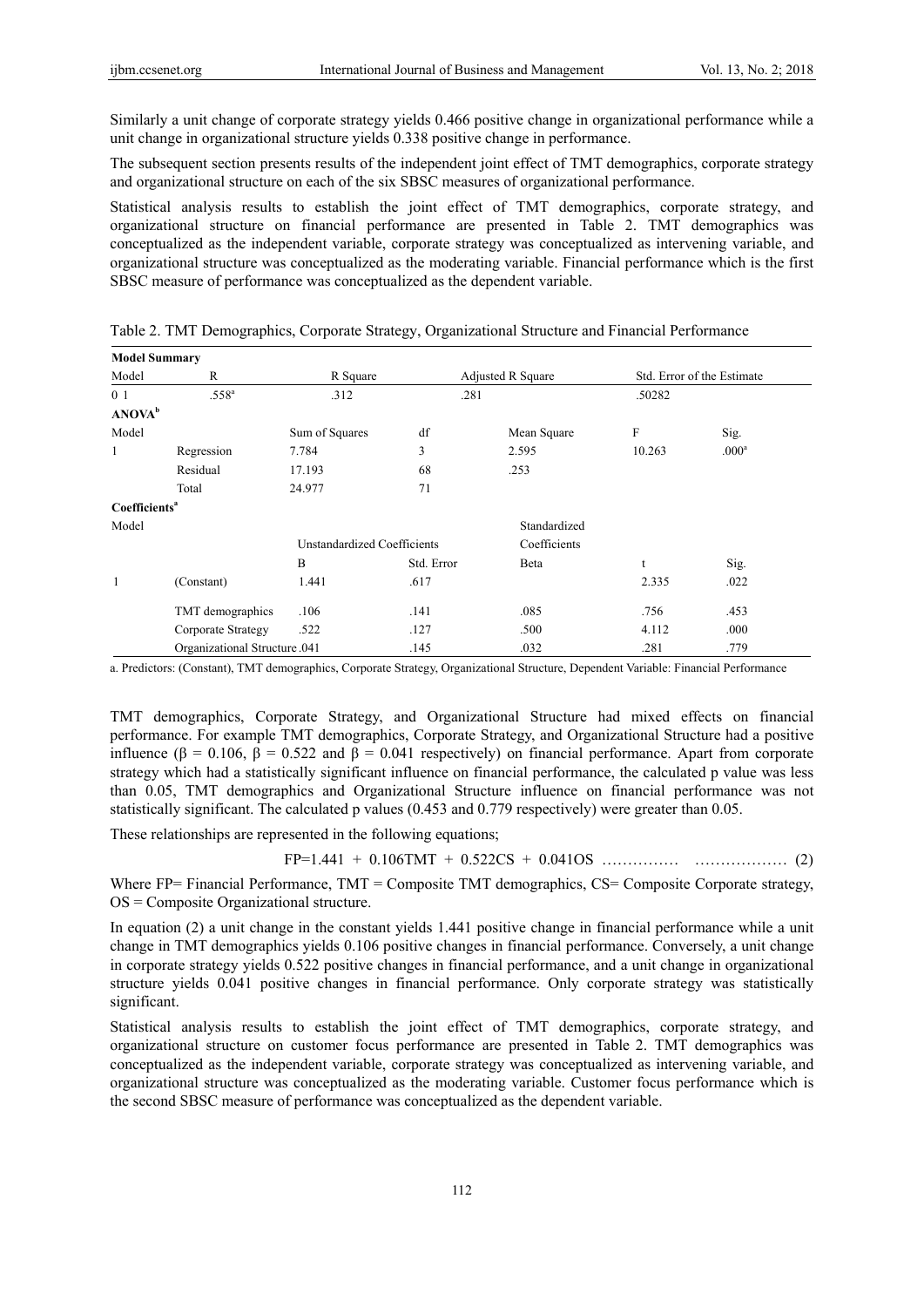| <b>Model Summary</b>      |                                                                                            |                             |            |                   |          |                            |
|---------------------------|--------------------------------------------------------------------------------------------|-----------------------------|------------|-------------------|----------|----------------------------|
| Model                     | R                                                                                          | R Square                    |            | Adjusted R Square |          | Std. Error of the Estimate |
| 0 <sub>1</sub>            | .732 <sup>a</sup>                                                                          | .536                        | .516       |                   | .48364   |                            |
| <b>ANOVA</b> <sup>b</sup> |                                                                                            |                             |            |                   |          |                            |
| Model                     |                                                                                            | Sum of Squares              | df         | Mean Square       | F        | Sig.                       |
| 1                         | Regression                                                                                 | 19.179                      | 3          | 6.393             | 27.332   | .000 <sup>a</sup>          |
|                           | Residual                                                                                   | 16.607                      | 71         | .234              |          |                            |
|                           | Total                                                                                      | 35.787                      | 74         |                   |          |                            |
| Coefficients <sup>a</sup> |                                                                                            |                             |            |                   |          |                            |
| Model                     |                                                                                            |                             |            | Standardized      |          |                            |
|                           |                                                                                            | Unstandardized Coefficients |            | Coefficients      |          |                            |
|                           |                                                                                            | B                           | Std. Error | Beta              | t        | Sig.                       |
| 1                         | (Constant)                                                                                 | $-.621$                     | .588       |                   | $-1.056$ | .294                       |
|                           | TMT demographics                                                                           | .027                        | .135       | .018              | .200     | .842                       |
|                           | Corporate Strategy                                                                         | .726                        | .122       | .582              | 5.972    | .000                       |
|                           | Organizational Structure.375                                                               |                             | .137       | .246              | 2.726    | .008                       |
|                           | a. Predictors: (Constant), TMT demographics, Corporate Strategy, Organizational Structure, |                             |            |                   |          |                            |

Table 3. Effects of TMT Demographics, Corporate Strategy, Organizational Structure and Customer Focus Performance

b. Dependent Variable: Customer Focus Performance

a. Predictors: (Constant), TMT demographics, Corporate Strategy, Organizational Structure, Dependent Variable: Customer Focus Performance.

From the results in Table 3 the joint effect of TMT demographics, corporate strategy, and organizational structure had a strong positive relationship (R= 0.732) on customer focus performance. The research findings indicate that the joint effect of TMT demographics, corporate strategy, and organizational structure explains 53.6 percent of variation in customer focus performance ( $R^2 = 0.536$ ). This means 46.4 percent of variation in customer focus performance is explained by other factors not accounted in the model. The F statistic of the model was 27.332 and p value was 0.000. The calculated p value was less than 0.05 and hence statistically significant at 95 percent confidence level. This means that the model was appropriate to measure the hypothesized scenario. This relationship is represented in the following equation:

CF = 
$$
-0.621 + 0.027TMT + 0.726CS + 0.375OS
$$

Where CF= Customer focus performance, TMT= Composite TMT demographics, CS= Composite Corporate strategy, OS= Composite Organizational structure

In equation (3) a unit change in the constant yields -0.621 negative change of customer focus performance while a unit change in TMT demographics yields to 0.027 positive change in customer focus performance. Additionally, a unit change in corporate strategy yields 0.726 positive changes in customer focus performance while a unit change in organizational structure yields 0.375 positive changes in customer focus performance. Corporate strategy and organizational structure were statistically significant independently.

Statistical analysis results to establish the joint effect of TMT demographics, corporate strategy, and organizational structure on internal business processes performance are presented in Table 4. TMT demographics was conceptualized as the independent variable, corporate strategy was conceptualized as intervening variable, and organizational structure was conceptualized as the moderating variable. Internal business processes performance which is the third SBSC measure of performance was conceptualized as the dependent variable.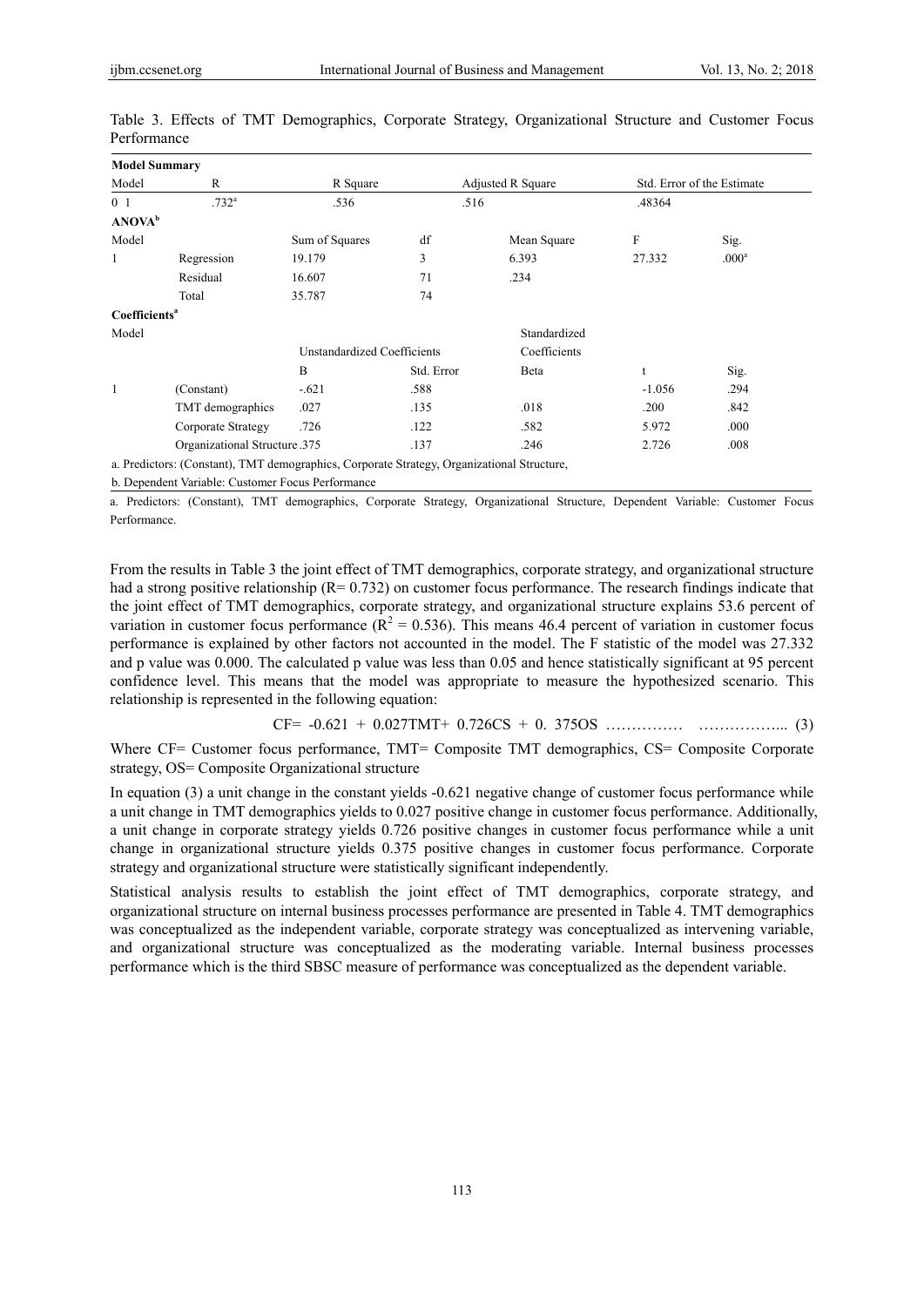| <b>Model Summary</b>      |                               |                   |                             |                   |                            |                   |  |
|---------------------------|-------------------------------|-------------------|-----------------------------|-------------------|----------------------------|-------------------|--|
| Model<br>$\mathbb{R}$     |                               |                   | R Square                    | Adjusted R Square | Std. Error of the Estimate |                   |  |
| dimension                 |                               | .637 <sup>a</sup> | .406                        | .380              | .46149                     |                   |  |
| <b>ANOVA</b> <sup>b</sup> |                               |                   |                             |                   |                            |                   |  |
| Model                     |                               | Sum of Squares    | df                          | Mean Square       | F                          | Sig.              |  |
| 1                         | Regression                    | 10.034            | 3                           | 3.345             | 15.705                     | .000 <sup>a</sup> |  |
|                           | Residual                      | 14.695            | 69                          | .213              |                            |                   |  |
|                           | Total                         | 24.730            | 72                          |                   |                            |                   |  |
| Coefficients <sup>a</sup> |                               |                   |                             |                   |                            |                   |  |
| Model                     |                               |                   |                             | Standardized      |                            |                   |  |
|                           |                               |                   | Unstandardized Coefficients | Coefficients      |                            |                   |  |
|                           |                               | B                 | Std. Error                  | Beta              | t                          | Sig.              |  |
| 1                         | (Constant)                    | .749              | .576                        |                   | 1.300                      | .198              |  |
|                           | TMT demographics              | .059              | .131                        | .046              | .450                       | .654              |  |
|                           | Corporate Strategy            | .524              | .116                        | .501              | 4.516                      | .000              |  |
|                           | Organizational Structure .263 |                   | .132                        | .204              | 1.991                      | .050              |  |

Table 4. Effects of TMT Demographics, Corporate Strategy, Organizational Structure and Internal Business Processes Performance

a. Predictors: (Constant), TMT demographics, Corporate Strategy, Organizational Structure, Dependent Variable: Internal Business Processes performance

From results in Table 4 the joint effect of TMT demographics, corporate strategy, and organizational structure had a strong positive relationship (R= 0.637) on internal business processes performance. The research findings indicate that the joint effect of TMT demographics, corporate strategy, and organizational structure explains 40.6 percent of variation in internal business processes performance ( $R^2 = 0.406$ ). This means 59.4 percent of variation in internal business processes performance is explained by other factors not accounted in the model. The F statistic of the model was 15.705 and p value was 0.000. The calculated p value was less than 0.05 and hence statistically significant at 95 percent confidence level. This means that the model was appropriate to measure the hypothesized scenario. This relationship is represented in the following equation:

IBP= 0.749 + 0.059TMT + 0.524CS + 0.263OS...................... .......................... (4)

Where IBP= Internal business processes performance, TMT= Composite TMT demographics, CS= Composite Corporate strategy, OS= Composite Organizational structure

In equation (4) a unit change in the constant yields 0.749 positive change of internal business processes performance while a unit change in TMT demographics yields to 0.059 positive changes in internal business processes performance. Additionally, a unit change in corporate strategy yields 0.524 positive changes in internal business processes performance while a unit change in organizational structure yields 0.263 positive changes in internal business processes performance.

Statistical analysis results to establish the joint effect of TMT demographics, corporate strategy, and organizational structure on organizational learning and growth performance are presented in Table 5. TMT demographics was conceptualized as the independent variable, corporate strategy was conceptualized as intervening variable, and organizational structure was conceptualized as the moderating variable. Organizational learning and growth performance which is the fourth SBSC measure of performance was conceptualized as the dependent variable.

114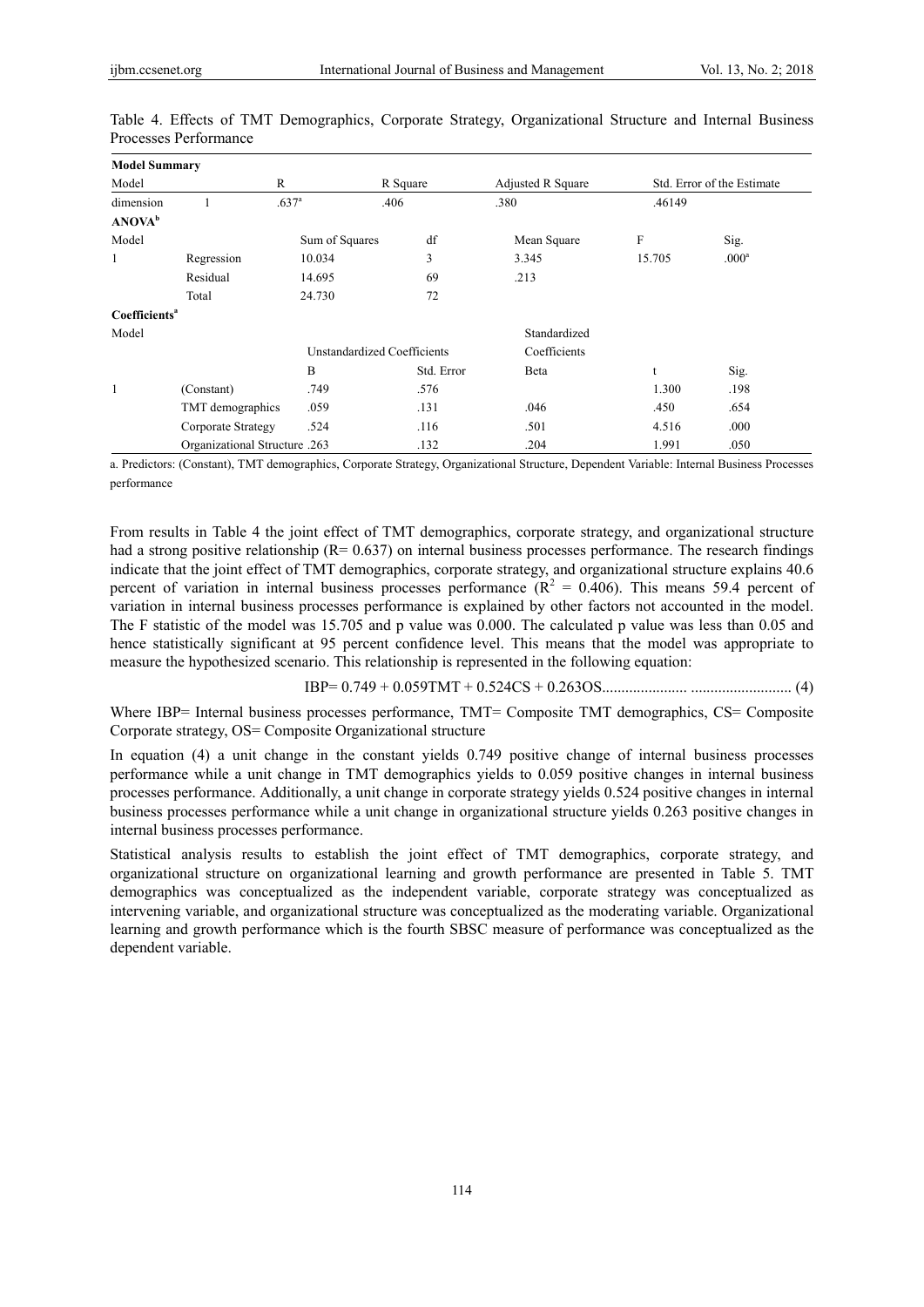| <b>Model Summary</b>      |                                                                                    |                             |              |                   |                            |                   |
|---------------------------|------------------------------------------------------------------------------------|-----------------------------|--------------|-------------------|----------------------------|-------------------|
| Model                     | R                                                                                  | R Square                    |              | Adjusted R Square | Std. Error of the Estimate |                   |
| 0 <sub>1</sub>            | .533 <sup>a</sup>                                                                  | .284                        | .254         |                   | .69352                     |                   |
| <b>ANOVA</b> <sup>b</sup> |                                                                                    |                             |              |                   |                            |                   |
| Model                     |                                                                                    | Sum of Squares              | df           | Mean Square       | F                          | Sig.              |
| 1                         | Regression                                                                         | 13.755                      | 3            | 4.585             | 9.532                      | .000 <sup>a</sup> |
|                           | Residual                                                                           | 34.630                      | 72           | .481              |                            |                   |
|                           | Total                                                                              | 48.385                      | 75           |                   |                            |                   |
| Coefficients <sup>a</sup> |                                                                                    |                             |              |                   |                            |                   |
| Model                     |                                                                                    |                             |              | Standardized      |                            |                   |
|                           |                                                                                    | Unstandardized Coefficients | Coefficients |                   |                            |                   |
|                           |                                                                                    | B                           | Std. Error   | Beta              | t                          | Sig.              |
| 1                         | (Constant)                                                                         | $-.302$                     | .836         |                   | $-.362$                    | .719              |
|                           | TMT demographics                                                                   | .276                        | .193         | .161              | 1.430                      | .157              |
|                           | Corporate Strategy                                                                 | .398                        | .174         | .277              | 2.290                      | .025              |
|                           | Organizational Structure .434                                                      |                             | .197         | .246              | 2.202                      | .031              |
|                           | a Duadiatamy (Canatant) TMT damagangking Camanata Stuateary Ouagurational Stuature |                             |              |                   |                            |                   |

Table 5. Effects of TMT Demographics, Corporate Strategy, Organizational Structure and Organizational Learning and Growth Performance

a. Predictors: (Constant), TMT demographics, Corporate Strategy, Organizational Structure,

b. Dependent Variable: Organizational Learning and Growth performance

Predictors: (Constant), TMT demographics, Corporate Strategy, Organizational Structure, Dependent Variable: Organizational Learning and Growth performance.

From results in Table 5 the joint effect of TMT demographics, corporate strategy, and organizational structure had a moderate positive relationship (R= 0.533) on Organizational learning and growth performance. The research findings indicate that the joint effect of TMT demographics, corporate strategy, and organizational structure explains 28.4 percent of variation in Organizational learning and growth performance ( $\mathbb{R}^2 = 0.284$ ). This means 71.6 percent of variation in Organizational learning and growth performance is explained by other factors not accounted in the model. The F statistic of the model was 9.532 and p value was 0.000. The calculated p value was less than 0.05 and hence statistically significant at 95 percent confidence level. This means that the model was appropriate to measure the hypothesized scenario. This relationship is represented as follows:

$$
OLG = -0.302 + 0.276TMT + 0.398CS + 0.434OS
$$

Where  $OLG =$  Organizational learning and growth performance, TMT= Composite TMT demographics,  $CS =$ Composite Corporate strategy, OS= Composite Organizational structure

In equation (5) a unit change in the constant yields -0.302 negative change of organizational learning and growth performance while a unit change in TMT demographics yields to 0.276 positive change in organizational learning and growth performance. Additionally, a unit change in corporate strategy yields 0.398 positive changes in organizational learning and growth performance while a unit change in organizational structure yields 0.434 positive changes in organizational learning and growth performance.

Statistical analysis results to establish the joint effect of TMT demographics, corporate strategy, and organizational structure on social responsiveness performance are presented in Table 6. TMT demographics was conceptualized as the independent variable, corporate strategy was conceptualized as intervening variable, and organizational structure was conceptualized as the moderating variable. Social responsiveness performance which is the fifth SBSC measure of performance was conceptualized as the dependent variable.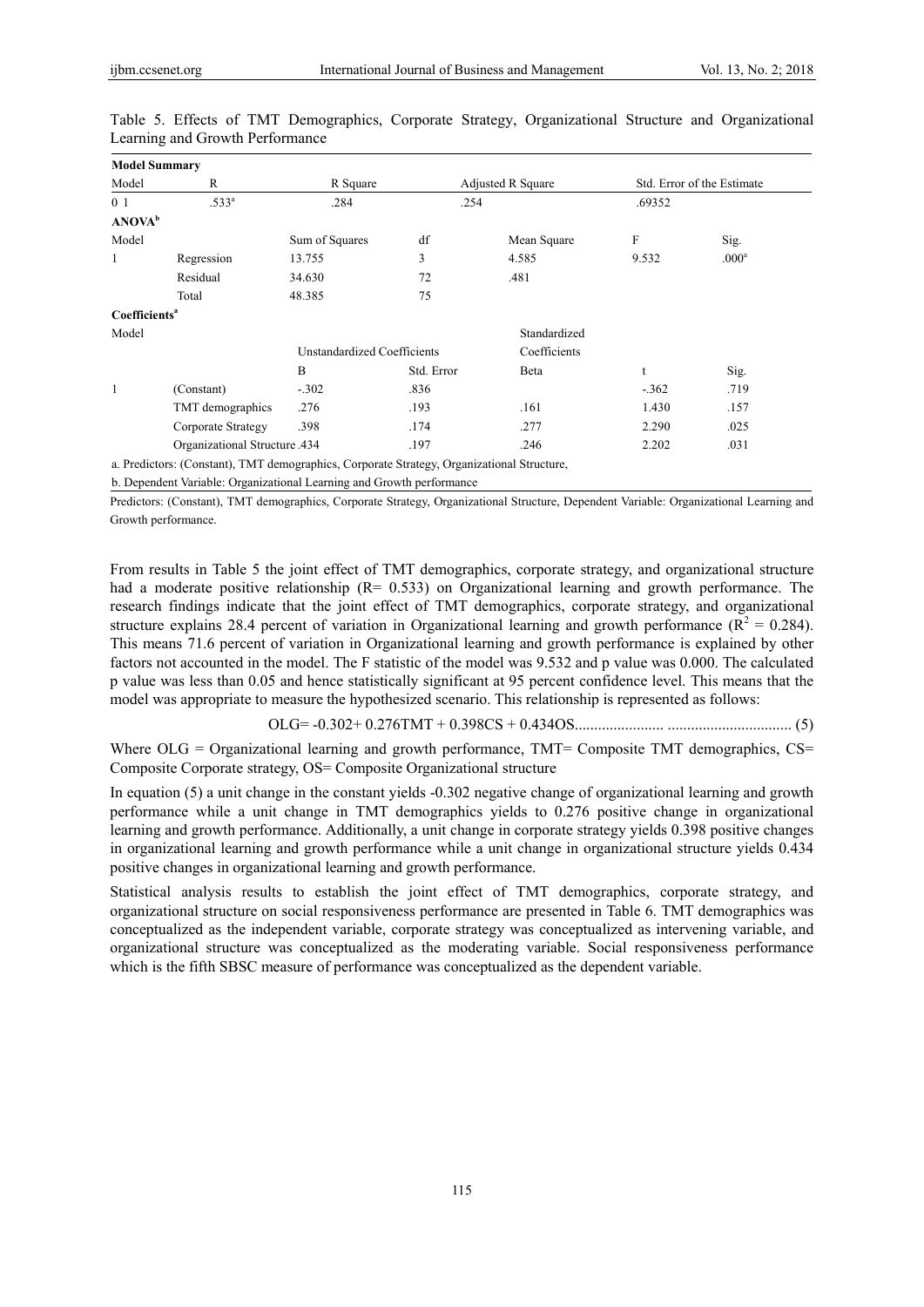| <b>Model Summary</b>      |                                      |                             |            |                          |        |                            |
|---------------------------|--------------------------------------|-----------------------------|------------|--------------------------|--------|----------------------------|
| Model                     |                                      | R                           | R Square   | <b>Adjusted R Square</b> |        | Std. Error of the Estimate |
| dimension                 |                                      | .626 <sup>a</sup>           | .392       | .367                     | .49041 |                            |
| <b>ANOVA</b> <sup>b</sup> |                                      |                             |            |                          |        |                            |
| Model                     |                                      | Sum of Squares              | df         | Mean Square              | F      | Sig.                       |
| 1                         | Regression                           | 11.177                      | 3          | 3.726                    | 15.491 | .000 <sup>a</sup>          |
|                           | Residual                             | 17.316                      | 72         | .241                     |        |                            |
|                           | Total                                | 28.493                      | 75         |                          |        |                            |
| Coefficients <sup>a</sup> |                                      |                             |            |                          |        |                            |
| Model                     |                                      |                             |            | Standardized             |        |                            |
|                           |                                      | Unstandardized Coefficients |            | Coefficients             |        |                            |
|                           |                                      | B                           | Std. Error | Beta                     | t      | Sig.                       |
| 1                         | (Constant)                           | .645                        | .591       |                          | 1.091  | .279                       |
|                           | TMT demographics                     | .051                        | .137       | .039                     | .377   | .707                       |
|                           | Corporate Strategy                   | .356                        | .123       | .323                     | 2.897  | .005                       |
|                           | <b>Organizational Structure .533</b> |                             | .139       | .393                     | 3.827  | .000                       |

| Table 6. Effects of TMT demographics, Corporate Strategy, Organizational Structure and Social Responsiveness |  |  |  |
|--------------------------------------------------------------------------------------------------------------|--|--|--|
| Performance                                                                                                  |  |  |  |

a. Predictors: (Constant), TMT demographics, Corporate Strategy, Organizational Structure, Dependent Variable: Social Responsiveness Performance.

From results in Table 6 the joint effect of TMT demographics, corporate strategy, and organizational structure had a strong positive relationship (R= 0.626) on social responsiveness performance. The research findings indicate that the joint effect of TMT demographics, corporate strategy, and organizational structure explains 39.2 percent of variation in social responsiveness performance ( $R^2 = 0.392$ ). This means 60.8 percent of variation in social responsiveness is explained by other factors not accounted in the model. The F statistic of the model was 15.491 and p value was 0.000. The calculated p value was less than 0.05 and hence statistically significant at 95 percent confidence level. This means that the model was appropriate to measure the hypothesized scenario. This relationship is represented in the following equation:

SR= 0.645+ 0.051TMT + 0.356CS + 0.533OS........................................ (6)

Where SR = Social responsiveness performance, TMT= Composite TMT demographics, CS= Composite Corporate strategy, OS= Composite Organizational structure

In equation (6) a unit change in the constant yields 0.645 positive change of social responsiveness performance while a unit change in TMT demographics yields to 0.051 positive changes in social responsiveness performance. Additionally, a unit change in corporate strategy yields 0.356 positive changes in social responsiveness performance while a unit change in organizational structure yields 0.533 positive changes in social responsiveness performance.

Statistical analysis results to establish the joint effect of TMT demographics, corporate strategy, and organizational structure on environmental integrity performance are presented in Table 7. TMT demographics was conceptualized as the independent variable, corporate strategy was conceptualized as intervening variable, and organizational structure was conceptualized as the moderating variable. Environmental integrity performance which is the sixth and final SBSC measure of performance was conceptualized as the dependent variable.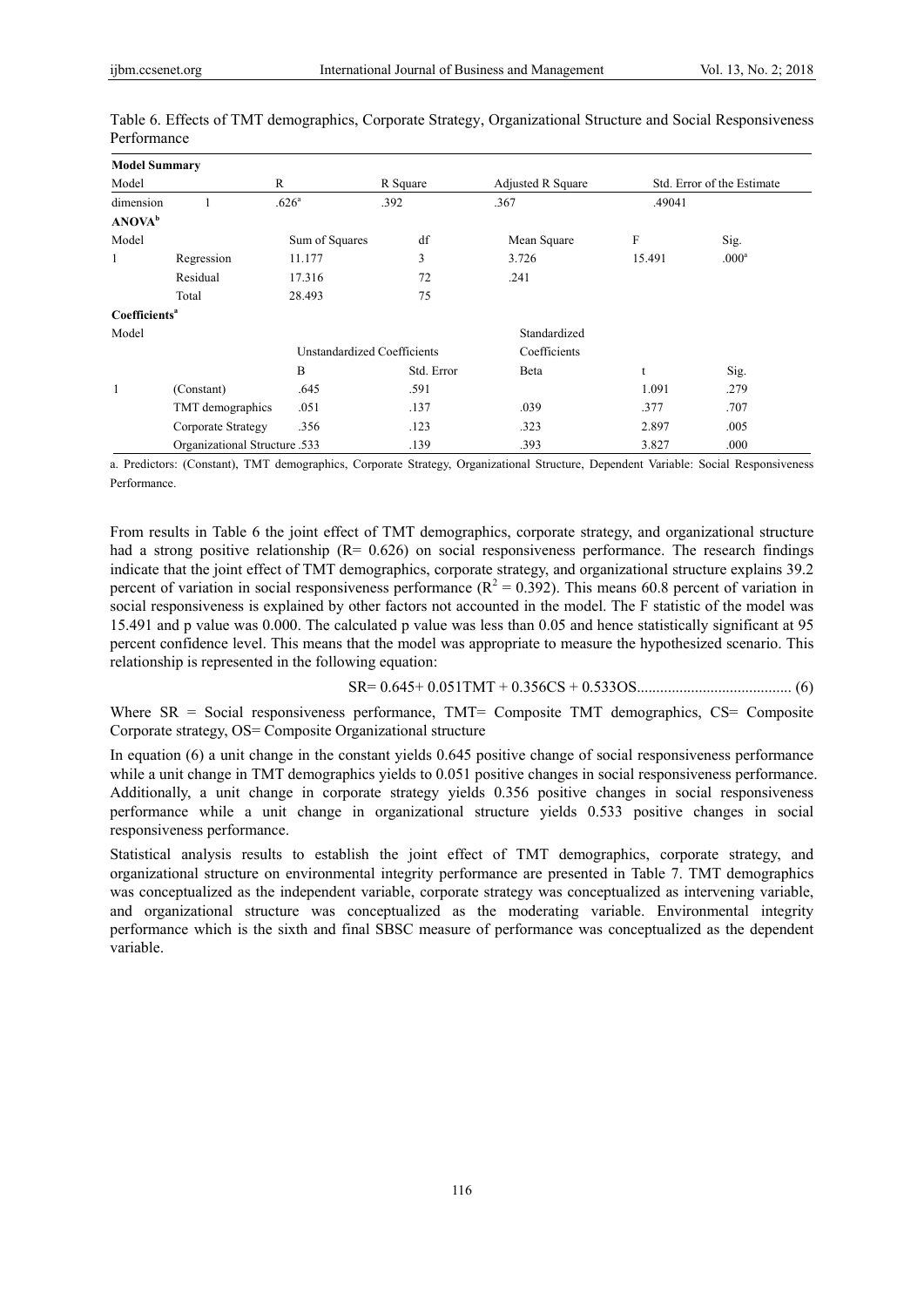| <b>Model Summary</b>      |                    |                   |                                    |                          |        |                            |
|---------------------------|--------------------|-------------------|------------------------------------|--------------------------|--------|----------------------------|
| Model                     | R                  |                   | R Square                           | <b>Adjusted R Square</b> |        | Std. Error of the Estimate |
| dimension0                |                    | .523 <sup>a</sup> | .274                               | .243                     | .60699 |                            |
| <b>ANOVA</b> <sup>b</sup> |                    |                   |                                    |                          |        |                            |
| Model                     |                    | Sum of Squares    | df                                 | Mean Square              | F      | Sig.                       |
| 1                         | Regression         | 9.861             | 3                                  | 3.287                    | 8.922  | .000 <sup>a</sup>          |
|                           | Residual           | 26.159            | 71                                 | .368                     |        |                            |
|                           | Total              | 36.020            | 74                                 |                          |        |                            |
| Coefficients <sup>a</sup> |                    |                   |                                    |                          |        |                            |
| Model                     |                    |                   |                                    | Standardized             |        |                            |
|                           |                    |                   | <b>Unstandardized Coefficients</b> | Coefficients             |        |                            |
|                           |                    | B                 | Std. Error                         | Beta                     | t      | Sig.                       |
| 1                         | (Constant)         | .121              | .734                               |                          | .165   | .870                       |
|                           | TMT demographics   | .312              | .169                               | .211                     | 1.846  | .069                       |
|                           | Corporate Strategy | .240              | .152                               | .193                     | 1.573  | .120                       |
|                           | Organizational     | .428              | .174                               | .278                     | 2.469  | .016                       |
|                           | Structure          |                   |                                    |                          |        |                            |

Table 7. Effects of TMT Demographics, Corporate Strategy, Organizational Structure and Environmental Integrity Performance

Predictors: (Constant), TMT demographics, Corporate Strategy, Organizational Structure, Dependent Variable: Environmental Integrity Performance.

From results in Table 7 the joint effect of TMT demographics, corporate strategy, and organizational structure had a moderate positive relationship  $(R = 0.523)$  on environmental integrity performance. The research findings indicate that the joint effect of TMT demographics, corporate strategy, and organizational structure explains 27.4 percent of variation in environmental integrity performance ( $R^2 = 0.274$ ). This means 72.6 percent of variation in environmental integrity is explained by other factors not accounted in the model. The F statistic of the model was 8.922 and p value was 0.000. The calculated p value was less than 0.05 and hence statistically significant at 95 percent confidence level. This means that the model was appropriate to measure the hypothesized scenario. This relationship is represented in the following equation:

$$
EI = 0.121 + 0.312TMT + 0.240CS + 0.428OS
$$

Where EI = Environmental integrity performance, TMT= Composite TMT demographics, CS= Composite Corporate strategy, OS= Composite Organizational structure

In equation (7) a unit change in the constant yields 0.121 positive change of environmental integrity performance while a unit change in TMT demographics yields to 0.312 positive change in environmental integrity performance. Additionally, a unit change in corporate strategy yields 0.240 positive changes in environmental integrity performance while a unit change in organizational structure yields 0.428 positive changes in environmental integrity performance.

# **5. Conclusion**

The objective of the study sought to establish the joint effect of TMT demographics, corporate strategy, and organizational structure on organizational performance. The joint effect was stated and tested as Hypothesis: TMT demographics, corporate strategy and organizational structure jointly have significant effect on the performance of Kenyan PEs.

This combination is consistent with an argument by Doz and Kosonen (2007) who indicated that the relationship between top management team demographic characteristics and performance need consideration of other contextual factors like corporate strategy which must be considered when investigating TMT demographic characteristics- performance relationship. The results showed that the joint effect of TMT demographics, corporate strategy, and organizational structure had a moderately strong positive effect  $(R = 0.757)$  on organizational performance. The combined effect of TMT demographics, corporate strategy, and organizational structure explained 57.3 percent ( $R^2 = 0.573$ ) of variation in organizational performance with 42.7 percent of organizational performance being accounted for by other factors not considered in the model.

The regression model's F statistic ratio was 28.586 and the calculated p-value was 0.000 and since the calculated p-value was less than 0.05, the study failed to reject the hypothesis meaning that TMT demographics, corporate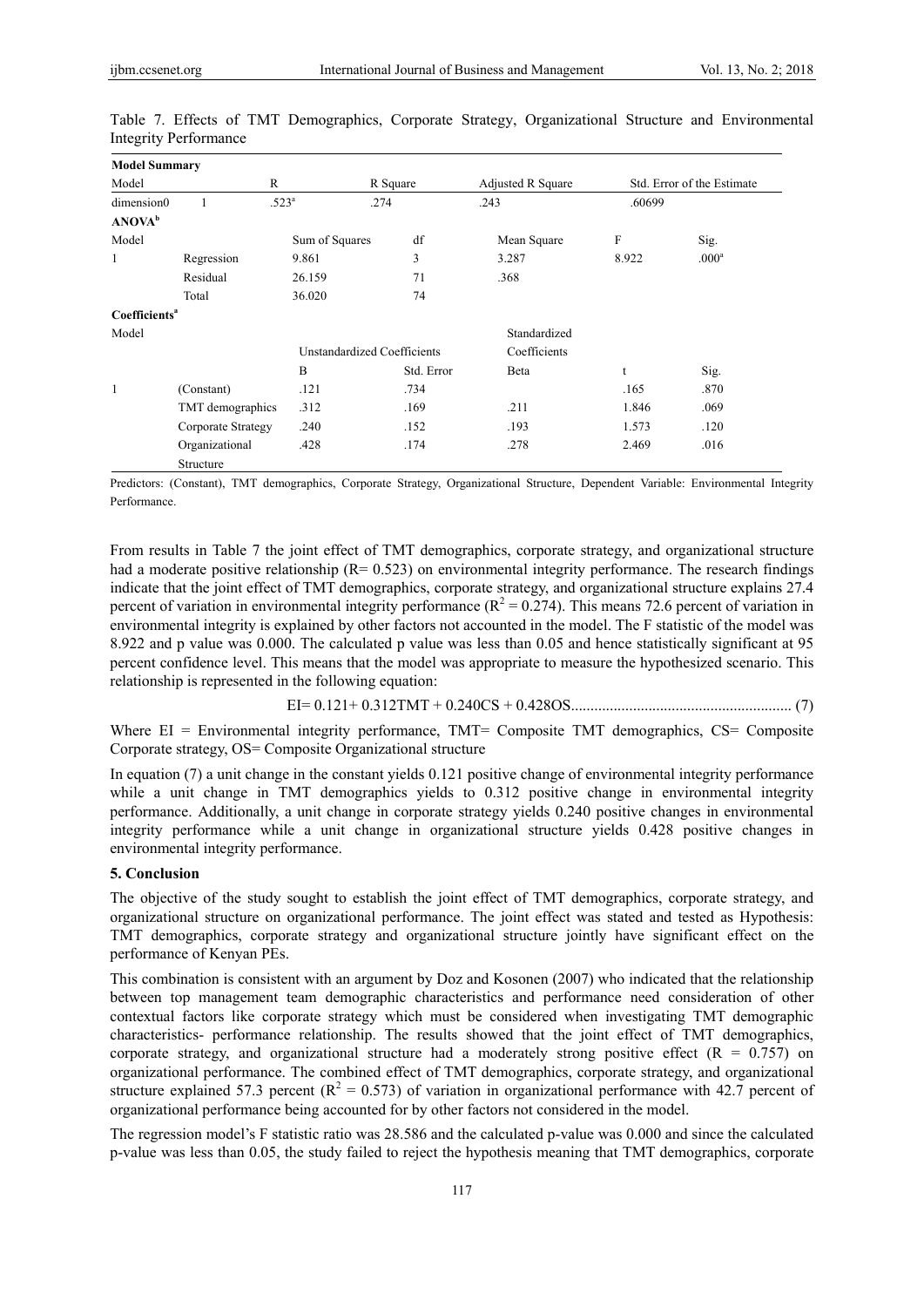strategy, and organizational structure jointly had a significant effect on organizational performance. On the other hand, the independent effect of TMT demographics on organizational performance was not statistically significant (p value= $0.204$  was more than calculated p value=  $0.05$ ).

Conversely, the independent effects of corporate strategy and organizational structure on organizational performance was statistically significant ( $β=0.466$  and  $β=0.338$  respectively) and the calculated p values (0.000 and 0.001 respectively) were less than 0.05. The findings imply that a unit change in TMT demographics yields 0.126 positive change of performance. Similarly a unit change of corporate strategy yields 0.466 positive changes in organizational performance while a unit change in organizational structure yields 0.338 positive changes in performance. The study further established independent joint effect of TMT demographics, corporate strategy and organizational structure on each of the six SBSC measures of organizational performance.

This finding is consistent with Harris and Ruefli (2000) who indicated that organizational structure and corporate strategy have a mutual relationship and that they influence organization performance positively. According to the scholars, processes that turn organizational strategies into action, commonly known as "operationalization," "implementation of strategies," or "strategy doing," unfold through organizational structures and organizational activities. Strategies are put into effect through organizational structures and behaviour and that ultimately affects performance.

With regard to financial performance, the results revealed that TMT demographics, Corporate Strategy, and Organizational Structure had mixed effects on financial performance. TMT demographics, Corporate Strategy, and Organizational Structure had a positive influence ( $\beta = 0.085$ ,  $\beta = 0.500$  and  $\beta = 0.032$  respectively) on financial performance and only corporate strategy had a statistically significant influence. The study findings also indicated that the joint effect of TMT demographics, corporate strategy, and organizational structure had a strong positive relationship  $(R= 0.732)$  on customer focus. The research findings indicate that the joint effect of TMT demographics, corporate strategy, and organizational structure explains 53.6 percent of variation in customer focus performance  $(R^2 = 0.536)$ .

The results were also mixed as was the case with financial performance as it was established that a unit change in TMT demographics yields to 0.027 positive change in customer focus performance, a unit change in corporate strategy yields 0.726 positive change in customer focus performance while a unit change in organizational structure yields 0.375 positive change in customer focus performance. Only corporate strategy and organizational structure had a significant effect on customer focus performance.

The findings on organizational learning and growth showed that the joint effect of TMT demographics, corporate strategy, and organizational structure had a moderate positive relationship  $(R= 0.533)$  on organizational learning and growth performance explaining 28.4 percent of variation in organizational learning and growth performance  $(R^2 = 0.284)$ . The results also indicated that only corporate strategy and organizational structure had a significant effect on organizational learning and growth performance. The results also showed that the joint effect of TMT demographics, corporate strategy, and organizational structure had a strong positive relationship (R= 0.626) on social responsiveness performance as well as on environmental integrity performance  $(R = 0.523)$ . The joint effect of TMT demographics, corporate strategy, and organizational structure explains 39.2 percent of variation in social responsiveness performance  $(R^2 = 0.392)$  and 27.4 percent of variation in environmental integrity performance ( $\mathbb{R}^2 = 0.274$ ). Only corporate strategy and organizational structure had a significant effect on social responsiveness and only organizational structure had a significant effect on environmental integrity performance.

The findings are consistent with an argument by Schein (1985) that corporate strategies influence the interaction between organization structures and behaviour and vice versa. The argument is that "espoused values" have an impact on "artefacts," which in turn influence "espoused values." As organizational structures as well as behaviour were identified as elements of organizational artefacts, both are affected by strategy. The findings also support the argument by Chandler's (1962) who empirically observed that organizations, after changes in strategies, suffered from a phase of ineffectiveness. However, after structural changes were achieved, organizations started to become more profitable again proving that corporate strategy affects performance positively.

The findings are also consistent with Finkelstein et al (2009) who observed that globally out of every ten PEs eight have a diverse TMT that influences which corporate strategy to adopt and on the other hand TMT is highly influenced by the organizational structure in place because an organizational structure commands the flow of information among the TMT and that influences organization performance significantly. The results are also consistent with Akinyele (2011); Lavie's (2006); Grewal and Tansuhaj (2001) who indicated that the organizational structure and strategies adopted by companies affect market share positively.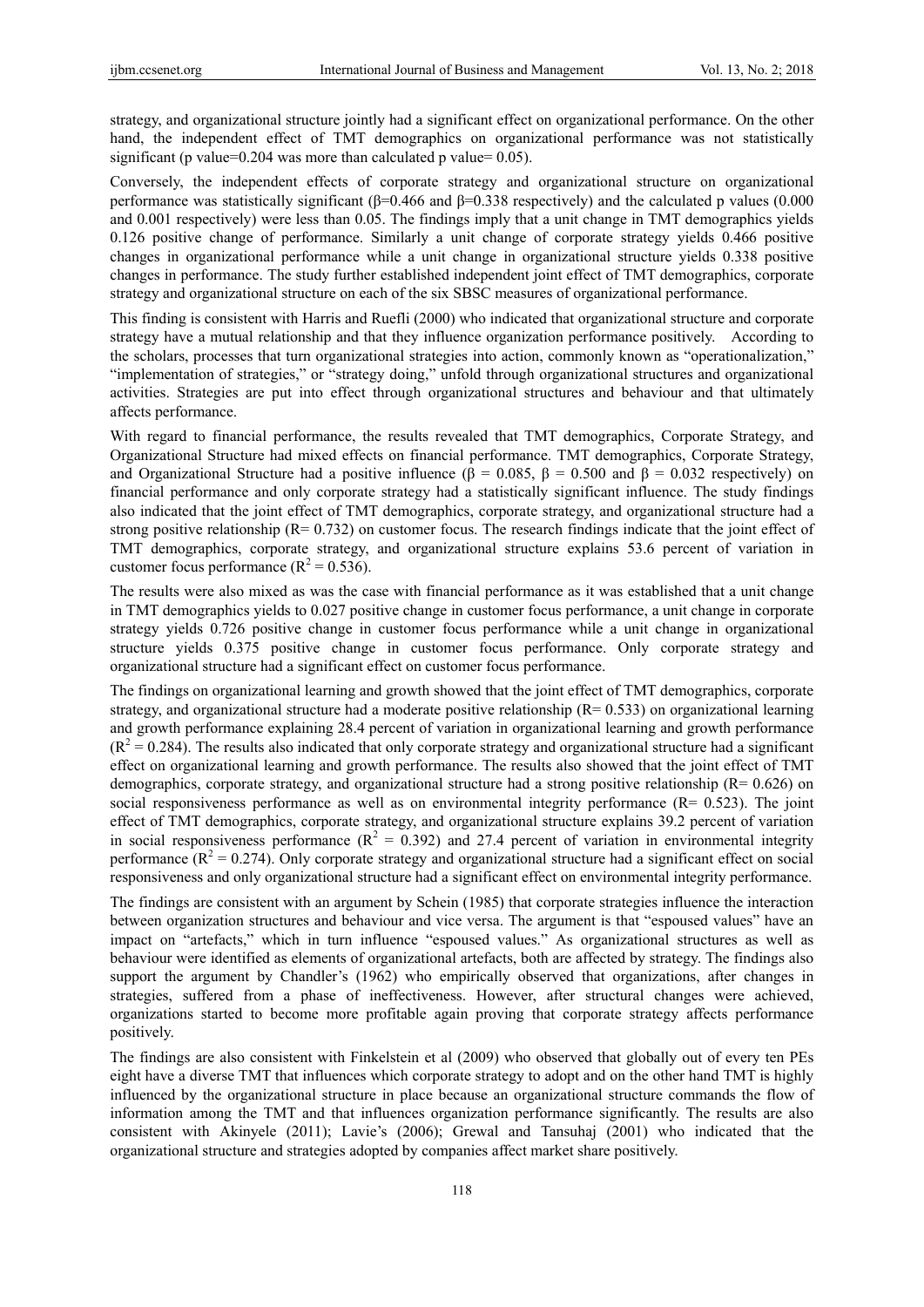#### **5.1 Contribution of Study to New Knowledge**

Perhaps the biggest implication of this study was its attempt to enhance an empirical and conceptual discourse on the relationship between theories that inform TMT demographics, corporate strategy as well as organizational structure and organizational performance. It is hoped that the findings of this study will promote not only a deeper conceptual but rather theoretical debate on how to link the two divides.

The upper echelons theory anchors the interface of TMT demographics and performance as it postulates that strategic decisions and the performance levels of organizations are partially predicted by management demographics. Configuration and institutional theories determine the interaction between strategy and structure. They explain how TMT demographics, corporate strategy and organizational structure are configured into a synergetic whole to produce stellar performance whereas behavioural theory centres on the discretion of TMTs in corporate strategy generation and implementation based on what type of structure they adopt.

Perhaps the most intriguing finding of the study was the independent positive effects of TMT demographics that were not statistically significant though the overall joint effect was significant in all scenarios tested. All the variables influenced performance positively. This could have been likely informed by the appointment process, frequent changes and challenges that surface from PEs. This is a debate that should continue beyond this study.

#### **5.2 Limitations of the Study**

Conceptually, the study variables used in the study to predict performance in PEs were TMT demographics, corporate strategy and organizational structure; however, these three variables do not describe the totality of the variables that influence performance in PEs. Literature has proven that organizational performance could also be influenced by other factors including corporate governance, ownership structure, resource allocation, the external environment, systems (for example technology, policies and procedures), organizational culture, employee motivation, needs and job fit. All these factors were not considered in this study. This opens a gap for other studies to focus on.

Contextually, this study was undertaken within the Kenyan PEs only. PEs operate in very different internal and external environments from other organizations like the private sector. The results therefore must be used cautiously because they may not be easily generalized in other sectors like the manufacturing sector, transport sector and so on. This is because organizations in the private sector operate in a different environment. Probably the results of this study would have been conflicting if the study was conducted in organizations within the private sector.

Methodological limitations were also experienced. The study used a descriptive cross sectional survey design. This research design does not delve into details of the factors that are being examined. The results of the study could probably have been different if for example an explanatory or a longitudinal research design was used. A longitudinal research design for instance takes more time and the changes that occur during the course of the study could have affected the findings.

Arising from the limitations, there is need to regard leadership and culture as moderating variables in the studies concerning demographic characteristics and performance and compare the findings with those of the current study. The Kenyan PEs are heavily influenced by cultural background issues; this therefore presents a new knowledge gap for future studies to focus on.

## **References**

- Adewale, O. F., & Elumah, L. O. (2015). The influence of organizational structure on job performance (A Study of Universities in Nigeria).
- Akinyele, S. T. (2011). Significance of strategic marketing to enterprise performance: An empirical analysis of Nigerian oil and gas industry, *Global Journal of Management and Business Research, 10*(6), 60-77.
- Andrews, K. (1980). *The concept of corporate strategy* (2nd ed.). Irwin, Dow-Jones.
- Awino, Z. B. (2013a). An empirical study of top management team diversity, and performance in the service industry. *Journal in Organizational Psychology and Educational Studies, 2*(1), 25-31.
- Awino, Z. B. (2013b). Top management team diversity, quality decisions and organizational performance in the service industry. *Journal of Management and Strategy*, *4*(1), 113.
- Bagire, V. (2012). Strategic configurations and performance of large non-governmental organizations in Uganda. *(Unpublished PhD thesis), University of Nairobi.*
- Bucic, T., & Gudergan, S. (2004). The impact of organizational settings on creativity and learning in alliances,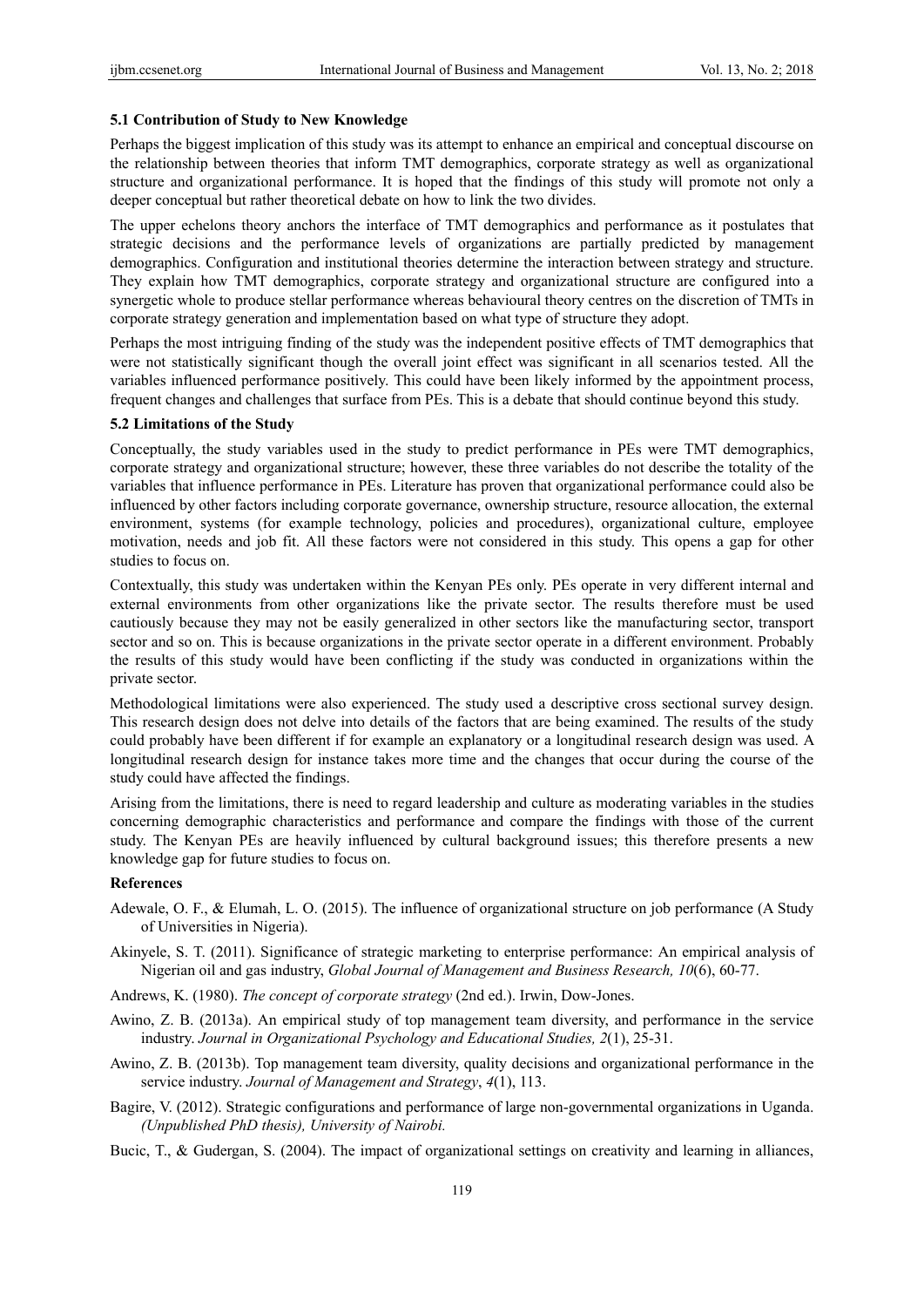*Management*, *7*, 257-273.

Burns, T. and Stalker, G.M. (1961). *The management of innovation*. London: Tavistock.

- Carpenter, M. A., & Fredrickson, J. W. (2013). Top management teams, global strategic posture, and the moderating role of uncertainty. *Academy of Management Journal*, *44*(3), 533-545.
- Chandler, A. D. (1962a). *Strategy and structure*. Cambridge, MA: MIT Press.
- Chandler, A. D. (1962b). *Strategy and structure: chapters in the history of American industrial enterprise.* Cambridge, M.A.: MIT Pres.
- Cyert, R. & March, J. (1963). *The Behavioural Theory of the Firm*. Englewood Cliffs, NJ, Prentice Hall.
- Desai, V. M. (2016). The behavioural theory of the (governed) firm: corporate board influences on organizations' responses to performance shortfalls. *Academy of Managerial Journal*, *59*(3), 860-879. https://doi.org/10.5465/amj.2013.0948.
- Doz, Y. L. & Kosonen, M. (2007). Embedding strategic agility: a leadership agenda for accelerating business model renewal. Long Range Planning, *43*, 370-382.
- Finkelstein, S., & Hambrick, D. C. (1996). *Strategic leadership: top executives and their effects on organizations*. Minneappolis, West Publishing.
- Finkelstein, S., Hambrick, D. C., & Cannella, A. A. (2009). *Strategic leadership: theory and research on executives, top management teams, and boards*. Oxford University Press.
- Grewal, R., & Tansuhaj, P. (2001). Building organizational capabilities for managing economic crisis: the role of market orientation and strategic management, *Journal of Marketing*, *65*, 67-80. https://doi.org/10.1509/jmkg.65.2.67.18259.
- Hambrick, D. C., & Mason, P. A. (1984). Upper echelons: the organization as a reflection of its top managers. *Academy of Management Review*, *9*(2), 193-206. http://dx.doi.org/10.2307/258434.
- Harris, I. C., & Ruefli, T. W. (2000). The strategy-structure debate: an examination of the performance implications. *Journal of Management Studies*, *37*, 587-604.
- Hubbard, G. (2009). Measuring firm's performance: beyond the triple bottom line. *Business Strategy and the Environment*, *19*, 177-191. https://doi.org/10.1002/bse.564.
- Hunter, S. D. (2015). Combining theoretical perspectives on the organization structure-performance relationship. *Journal of Organization Design*, *4*(2), 24-37.
- Kasomi, F. M. (2015). Diversity in top management, strategy, top managers' compensation and performance of Kenyan state corporations. *(Unpublished PhD thesis), University of Nairobi.*
- Kondra, A. Z., & Hinings, C. R. (1998). Organizational diversity and change in institutional theory. *Organization Studies*, *19*(5), 743-769.
- Lavie, D. (2006). Capability reconfiguration: an analysis of incumbent responses to technology change, *Academy of Management Executive*, *31*(1), 152-174. http://citeseerx.ist.psu.edu/viewdoc/download?doi=10.1.1.452.6212&rep=rep1&type=pdf.
- Miller, D., & Friesen, P. H. (1984). *Organizations: A quantum view*. Englewood-Cliffs, N.J., Prentice-Hall. https://doi.org/10.1086/228372.
- Mkalama, R. N. (2014). Top management demographics, strategic decision making, macro-environment and performance of Kenyan state corporations. *(Unpublished PhD thesis), University of Nairobi.*
- Munyoki, C. (2015). Competitive strategies, organizational autonomy, positioning and performance of Kenyan state corporations. *(Unpublished PhD thesis), University of Nairobi.*
- Mutuku, C., K'Obonyo, P., & Awino, Z. B. (2013). Top management team diversity, quality of decisions and performance of commercial banks in Kenya. *Asian Journal of Humanities and Social Sciences (AJHSS)*, *1*(3), 205-218.
- Nielsen, B. B., & Nielsen, S. (2011). The role of top management team international orientation in international strategic decision-making: the choice of foreign entry. *Strategic Management Journal*, 26(3), 301-316.
- Nielsen, B. B., & Nielsen, S. (2013). Top management team nationality diversity and firm performance: A multilevel study. *Strategic Management Journal*, *34*(3), 373-382. https://doi.org/10.1002/smj.2021.